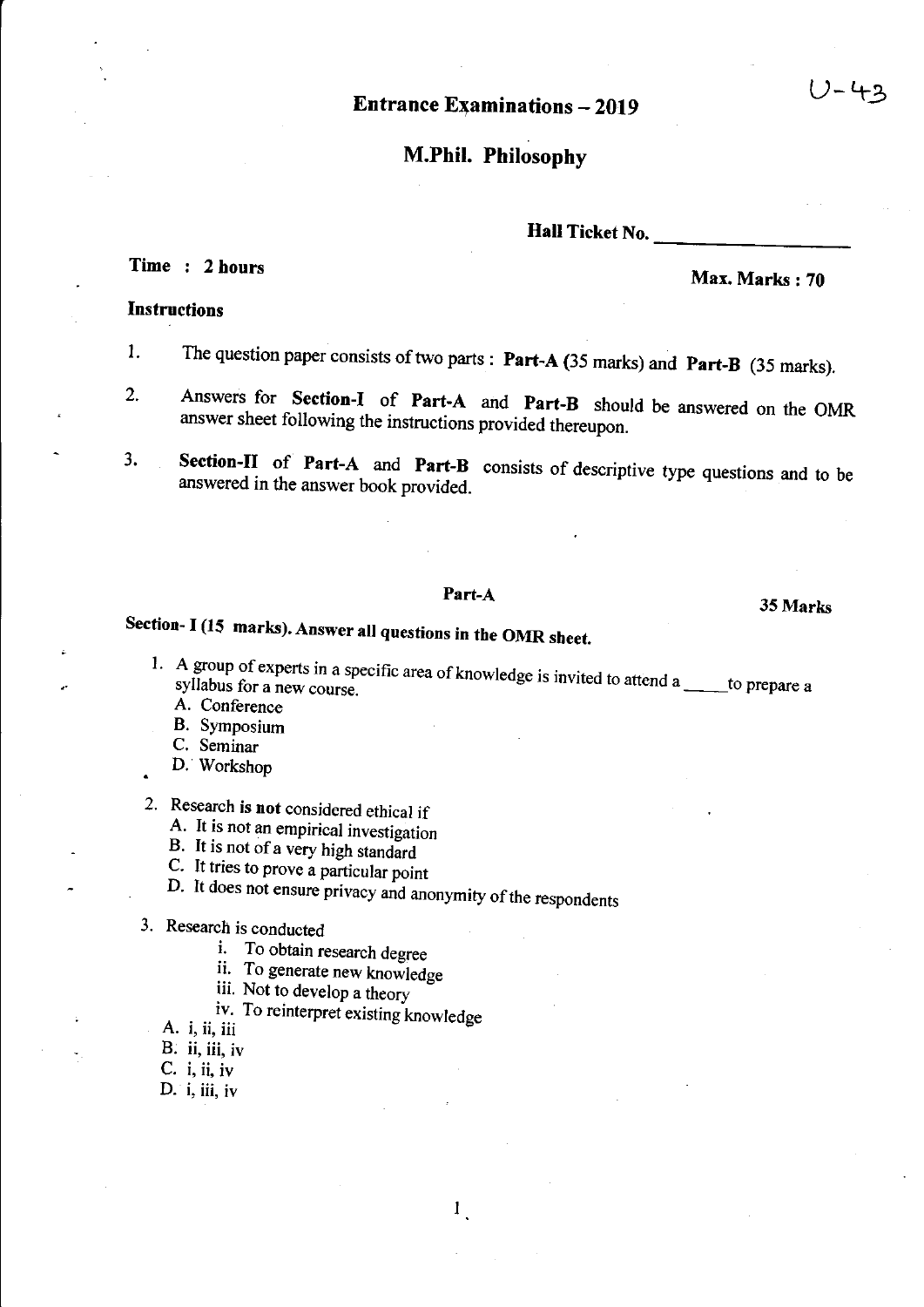- 4. The research that explores new facts through the study of the past is called
	- A. Philosophical research
	- B. Historical research

 $\ddot{\phantom{0}}$ 

- C. Mythological research
- D. Semiotic research
- 5. Which of the following is classified under the category of developmental research?
	- A. Philosophical research
	- B. Descriptive research
	- C. Action research
	- D. All the above

## 6. Field-work based research is classified as

- A. Empirical
- B. Historical
- C. Biographical
- D. Experimental
- 7. Bibliography given in a research report
	- A. Shows vast knowledge of the researcher
	- B. Helps those interested in further research
	- C. Has no relevance to the research
	- D. All the above
- 8. Which of the following is **not** a Method of research?
	- A. Conclusive
	- B. Comparative
	- C. Qualitative
	- D. Quantitative
- 9. Which one of the following is an indication of the quality of a research journal?
	- A. Impact factor
	- B. h-index
	- C. g-index
	- D. iIO-index
- 10. Deconstruction is a popular method of research in
	- A. Basic Science
	- B. Applied Science
	- C. Literature
	- D. Computer Science
- 11. The first question a researcher asks himself/herself when he/she starts a research project is
	- A. Why do I have to do this?
	- B. Whom can I get to help me with this?
	- C. What am I going to do?
	- D. When am I going to be finished with this?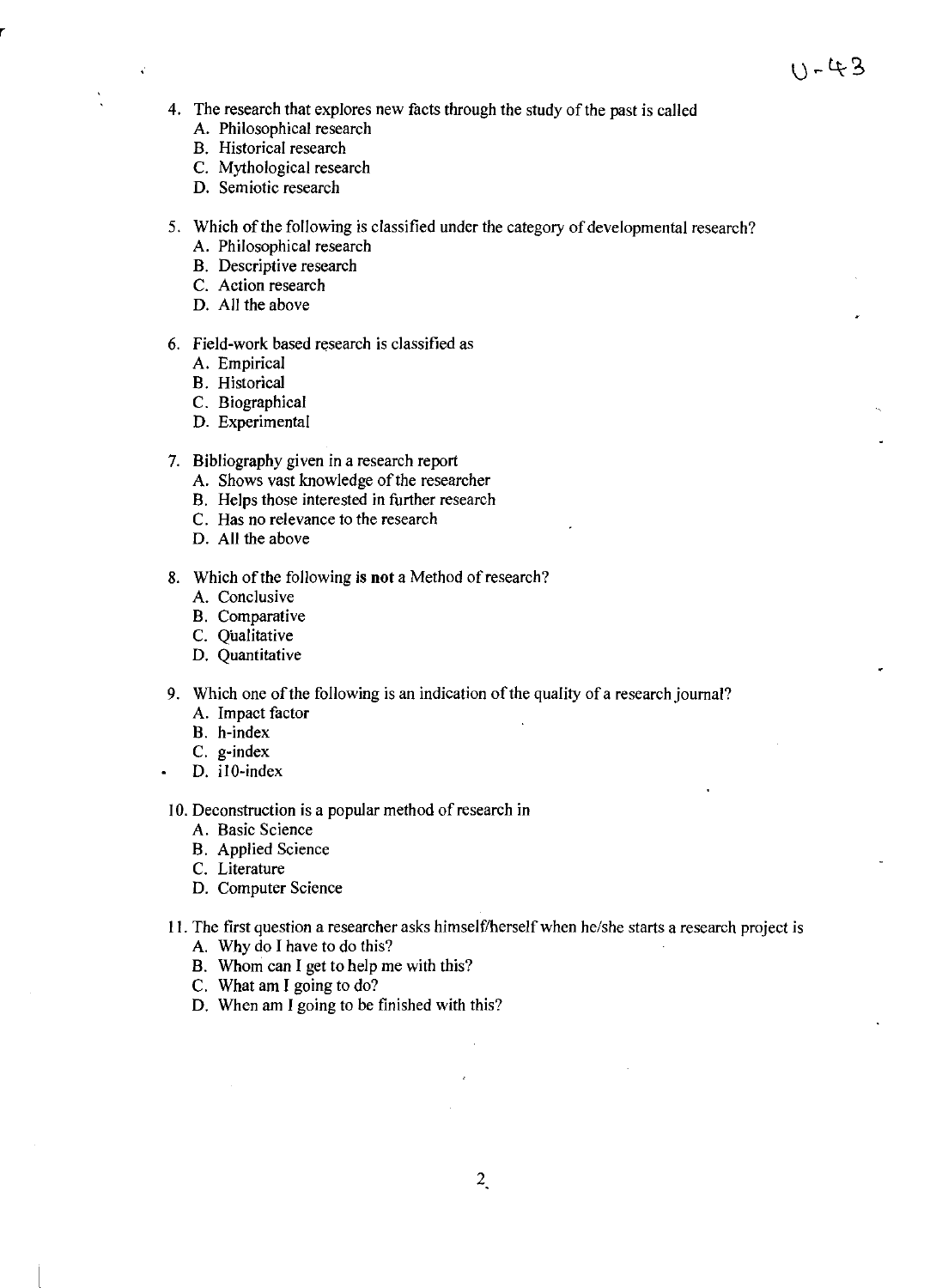いー4ろ

- 12. Ontology refers to
	- A. The study of being
	- B. The study of space
	- C. The study of time
	- D. The study of ocean
- 13. Qualitative data is
	- A. Numerical data
	- B. Non-numerical data
	- C. Statistical data
	- D. Data in the form of numbers
- 14. Who is generally recognized as one of the main founders of modern analytic philosophy?
	- A. Quine
	- B. Kant
	- C. Derrida
	- D. Russell
- 15. As a method of enquiry in philosophy, Phenomenology is largely developed by
	- A. Kant and Hegel
	- B. Hegel and Bradley
	- C. Bradley and Husser!
	- D. Husserl and Heidegger

### Section -II (20 marks)

## Critical thinking: A **comparison** control of the control of the control of the control of the control of the control of the control of the control of the control of the control of the control of the control of the control

From Bertrand Russell we learned that in philosophy, asking right question is more important than providing answers. Taking a clue from him, we can classify types of questions for our consideration. (I) *Empirical or factual question:* These are asked to acquire correct information about the world. For instance, What is the shape of the earth? This type of questions are of more interest to scientific studies. Next, we will see two related types of questions, namely, (2) *verbal questions* and (3) *merely verbal questions.* We will first try to understand the merely verbal question. Here questions are asked to see if we are using some words correctly; for example, *"Is the action of Mr. Satya legal?"* Put it simply, what we are really asking here is the lexical or definitional meaning of the word for the purpose of description merely. In contrast, in verbal question, what we are asking looks like an inquiry about something in the world but in actuality we are trying to understand how a certain word is to be used. For example, *"Who is an Indian?"* Looking at the dictionary or lexical meaning will not help much. Also the question cannot be settled by merely looking at the people living in India though it requires us to look into the world. Next, some questions are considered problematic because they are framed in such a way as to suggest desirable or agreeable answer. This type of questions is termed as (4) *suggestive or leading question.* Take for example this question, *"Dont you think she is pretty?"* Or *"Who is not for us is against us?"*  Moving on to a similar but somewhat more complex type of question, we have (5) *questions with built-in assumptions.* For instance, *"Which is the best form of government?"* We are under the assumption that necessarily there has to be a government which is better than others. Often questions of this type are laden with values or preconceived notions. Finally we have (6) *questions with built-in unanswerability.* These are questions which are logically impossible to answer. For instance, *"Is the statement 'this sentence is false' true or false?"* If one answers 'true', then it is false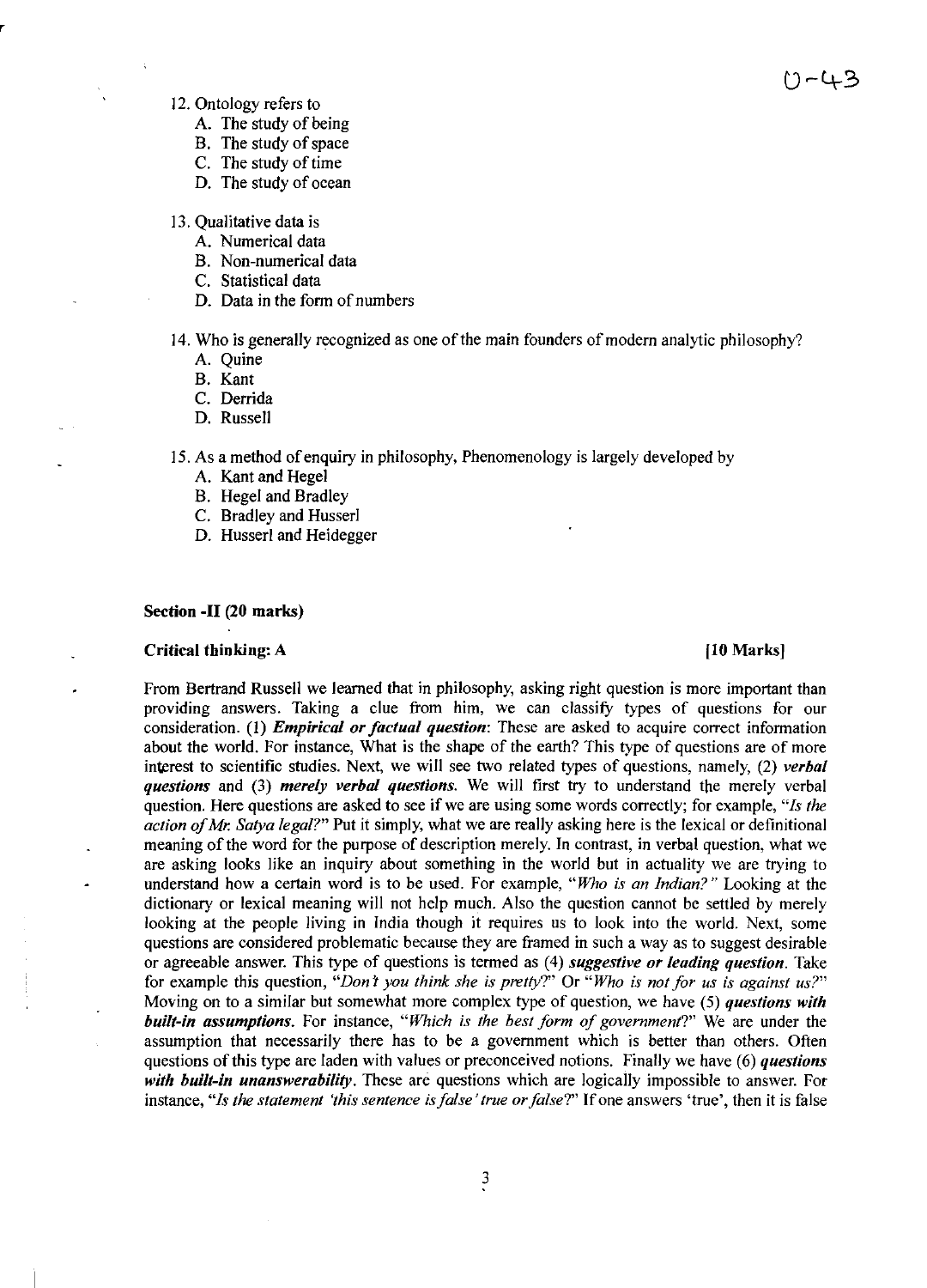and if one answers 'false', then it is true. *"What does an invisible man look like"* is yet another good example of such type of question.

Having categorized different types of question with brief explanations, identity the type of question from the set of questions given below and justity your answer. Your analysis for each need not exceed 100 words. *(Each question carries equal marks: 2Yz* x 4 = 10 *marks)* 

- *I. Are you really happy with the GST introduced by the present NDA government?*
- *2. What* is *reality really like?*
- *3. Why are private universities peiforming better than the public universities?*
- *4. Are the sculptures in Ellora cave pornographic?*

## Critical thinking: B **Example 2018 ID** Marks **I**

 $\bar{\rm y}$ 

To be critical is to be consistent with our beliefs and arguments. However at times we fail to reason consistently. When there is an error in our reasoning or argument, it is called a fallacy. There are various ways in which an argument or reasoning can go wrong. We can identify some common mistakes in our reasoning as follows:

- I. When there is ambiguity of a term or word in an argument, that is, when a word has been used in different senses, then we commit a fallacy called fallacy of equivocation.
- 2. When we wrongly infer that an attribute of a whole is also the attribute of its part or parts, then we commit a fallacy called fallacy of division. .
- 3. When one attacks one's opponent (insult, for instance) instead of finding fault with the argument presents by the opponent, then one is guilty of committing a fallacy called fallacy of *ad hominem* (against the person)
- 4. When the truth of the conclusion is already presumed, then it commits the fallacy of *Petitio principii* [begging the question]

## Use the above classification of fallacies to examine the arguments given below. Name the fallacy each commits and give reason to support your answer. Your answer need not exceed 100 words. Each carries equal marks:  $(2 \times 5 = 10 \text{ marks})$

- a) My argument is flawless. But I know my opponent will attempt to refute my argument by her own fallacious, incoherent, illogical version of history because she is married to the feminist ideology which numbs all her mental faculty of reasoning.
- b) Freedom of speech works to the advantage of the state for it is conducive to the interest of the community and the state that everyone enjoys liberty of expressing her sentiments and thoughts
- c) God is love. Love is blind. Therefore God is blind.
- d) God has all the virtuous attributes. One ofthem of course is love. Therefore God is love.
- e) America is a rich country. Since my friend is an American, my friend is rich.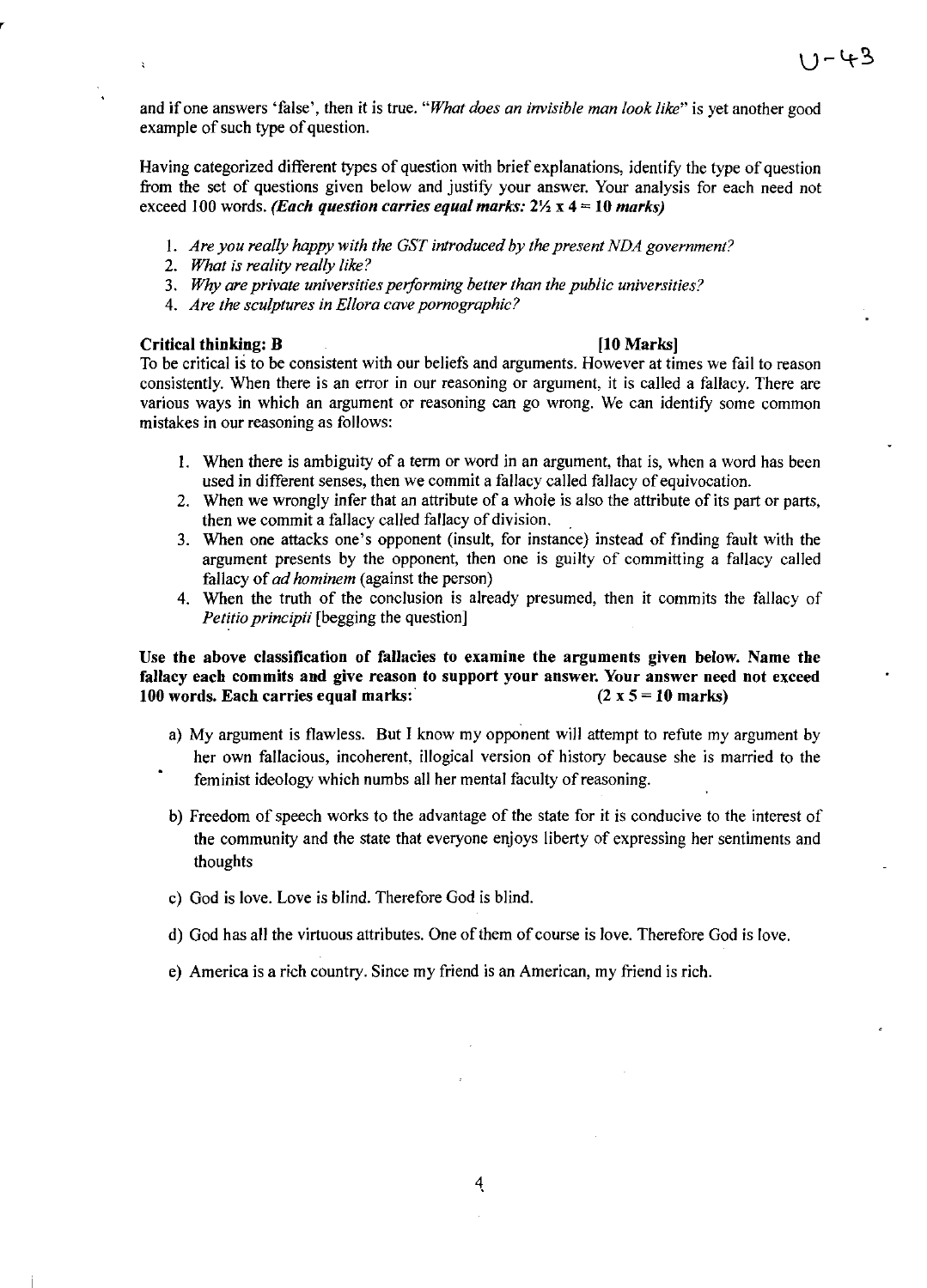## PART-B

## Section- I (15 Marks) 35 Marks Answer these questions in the OMR sheet

- 16. Which of the following is the correct characterization of a contingent proposition?
	- A. It is impossible for it to be true.
	- B. It is impossible for it to be false.
	- C. It is impossible for it to be neither true nor false.
	- D. It is impossible to be either true or false.
- 17. The truth value of an *a priori* proposition
	- A. is dependent on the data provided by the senses
	- B. is dependent on the state of affairs in the world
	- C. is dependent on the will of the person who tries to determine its truth value
	- D. None of the above

18. An analytic proposition has been traditionally taken as

- A. true no matter what
- B. true only if there is a state of affairs corresponding to it
- C. is true independently of the laws of logic

D. is true only if it is arrived on the basis of the experiments conducted by scientists all over the world

## 19. Solipsism is the thesis that

- A. I alone exist in the world
- B. the world alone exists
- C. there are no other minds in the world
- D. the world and other minds including God are just my own creations

## 20. Which one of the following is not true of Plato's Ideas?

- A. They are eternal
- B. They are universal
- C. They are immutable
- D. They are psychological
- 21. The Causal Theory of Justification says that S knows that P only if
	- A. The fact that P causes the belief that P
	- B. The belief that P causes the fact that P
	- C. The fact that P causes the belief that  $Q$ .
	- D. The belief that Q causes the fact that P

# 22. Which of the following truths would not be considered by Descartes as an innate principle?

- A. Nothing comes from nothing.
- B. It is impossible for the same thing to be and not to be at the same time.
- C. What is done cannot be undone.
- D. None of the above.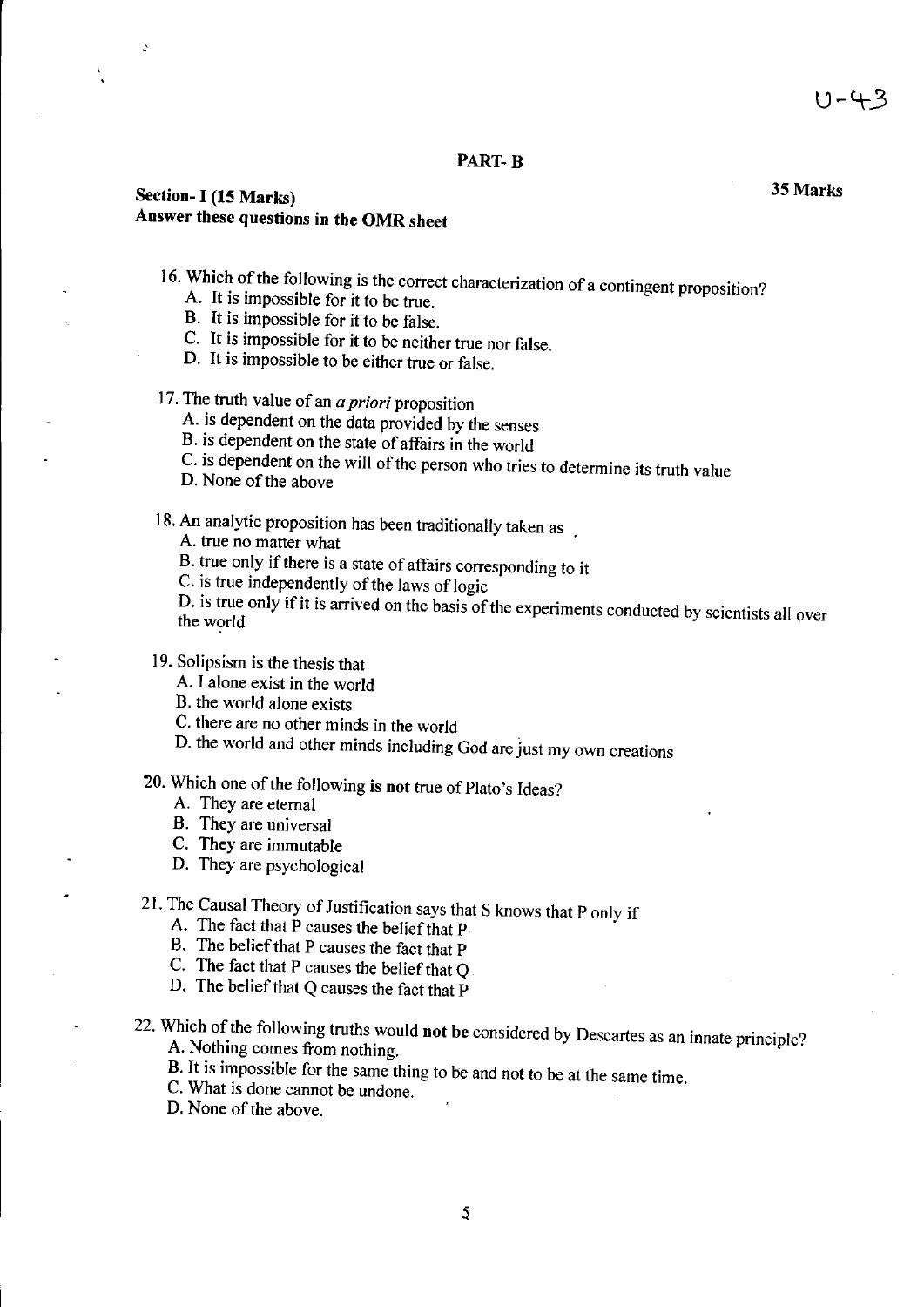- 23. The objects of reflection, according to Locke, are
	- A. innate ideas
	- B. operations of one's own mind
	- C. immutable ideas existing in a world of their own
	- D. ideas furnished by the senses

24. A propositional system of logic with only one truth connective is

- A. Possible
- B. Impossible
- C. Necessary
- D. Incomplete

## 25. The notion of satisfiability in logic is a

- A. Semantic notion
- B. Syntactic notion
- C. Functional notion
- D. Modal notion

## 26. The proposition P is said to be consistent with the proposition Q if and only if

- A. it is possible for P to be true and Q to be false.
- B. it is possible for Q to be true and P to be false.
- C. it is possible for both P and Q to be true.
- D. it is possible for both P and Q to be false

27. The truths of antecedent and consequent of a material implication are

- A. Dependent on each other
- B. Independent of each other
- C. Only antecedent is dependent on the consequent
- D. Only the consequent is dependent of the antecedent

## 28. Match the following and choose the appropriate code.

| i.Nyāya             |
|---------------------|
| ii. Sāmkhya         |
| iii. AdvaitaVedānta |
| iv. Visistadvaita   |
|                     |

A. a-i, b-ii, c-iii, d-iv B. a-ii, b-iii, c-iv, d-i  $C. a$ -iii,  $b$ -ii,  $c$ -I,  $d$ -iv D. a-ii, b-iii, c-i, d-iv

29. Tatvamasi is taken from which Upanisad?

A. *Taittriya*  B. *Aitriya*  C. *Chiindogya*  D.  $\bar{I} s \bar{a}$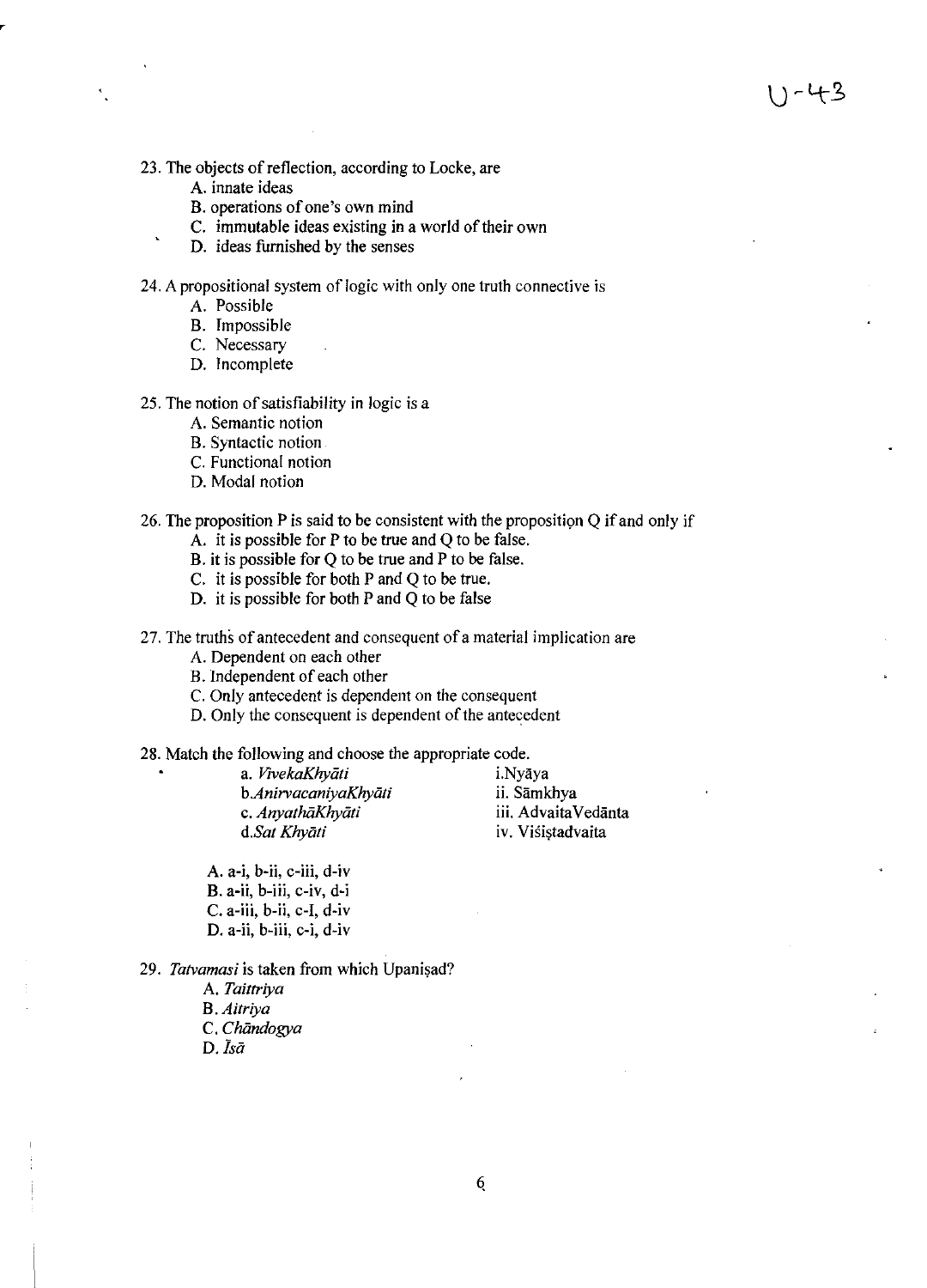30. Match the following a. Sāmkhya b. Nyaya c. Viśistadvaita d.Carvaka A. a-i, b-ii, c-iii, d-iv B. a-ii, b-i, c-iv, d-iii C. a-ii, b-i, c-iii, d-iv D. a-iii, b-i, c-ii, d-iv

i. *Asatkaryavada* ii. Satkāryavāda *iii.Svabhavaviida*  iv. *Brahmaprināmavāda* 

## Section- II (20 Marks)

 $\ddot{\phantom{a}}$ 

Answer any four of the following in 250 words each choosing at least one from each group. All questions carry equal value. Answer these questions in the booklet provided.

### Group-l

- I. What Does Kant mean by his Copernican Revolution in philosophy? Explain.
- 2. Explain the distinction between analytic and synthetic propositions? What are the reasons Quine advances to reject the distinction?
- 3. What is a paradox? Explain the paradox of material implication
- 4. Write the syntax and semantics for predicate logic.
- 5. What is postmodernism?
- 6. Explain and examine Wittgenstein's argument against the possibility of private language.
- 7. Is existence a predicate? Discuss.

### Group-2

- I. Write an essay on the eight-fold path of Buddhism.
- 2. Bring out the relevance of Gandhian Philosophy in  $21<sup>st</sup>$  century.

3. What do you understand by *Shunya* of Nāgārjuna?

- 4. Write an essay on theory of Karma.
- 5. Compare the concept of *Alman* of Nyaya and Advaita Vedanta.
- 6. Briefly explain *Salkiiryavada* and *Asatkiiryavada.*
- 7. Explain and examine Nyaya theory of perception.